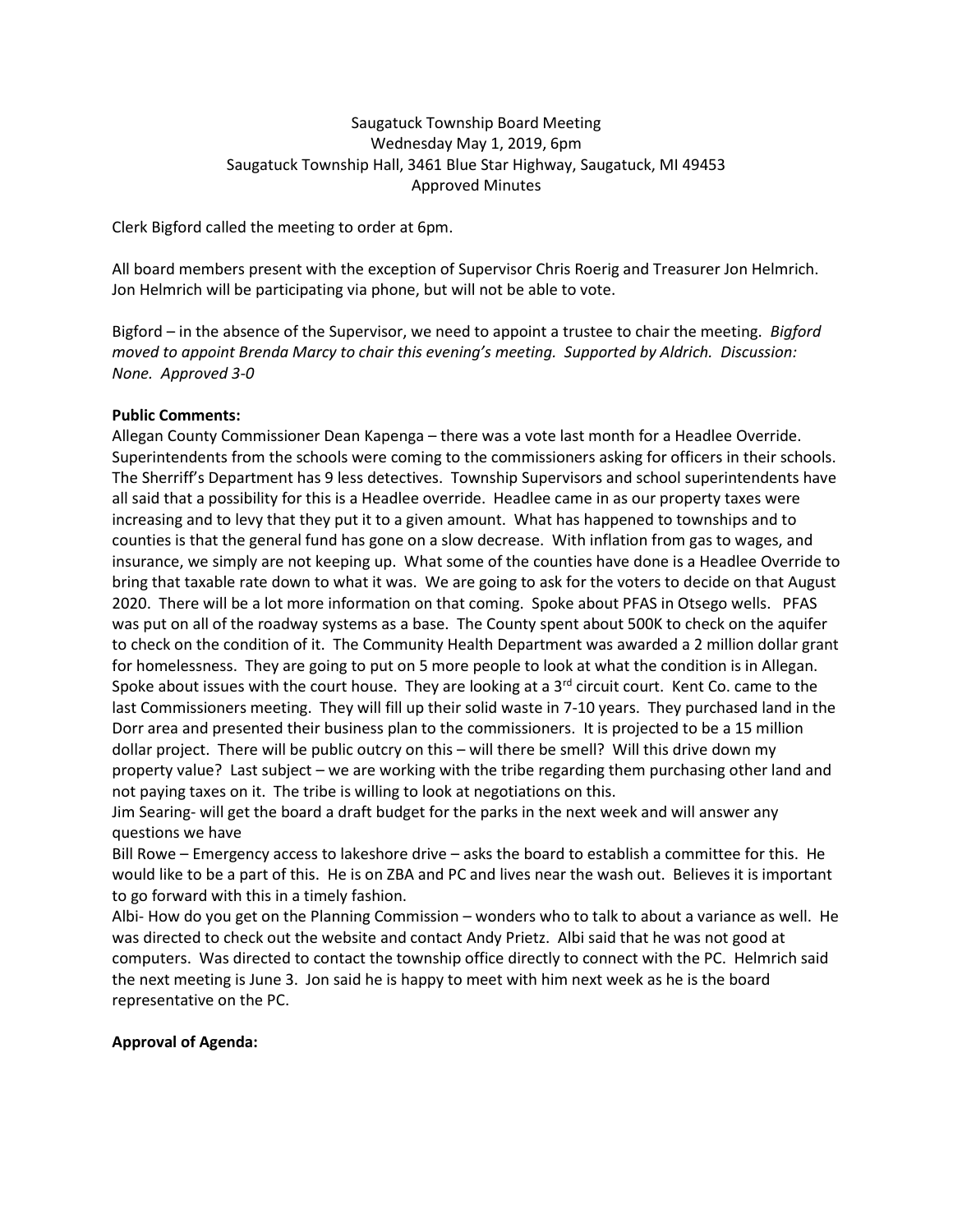Bigford – no additions, deletions or removals, but we did have some packet materials come in after the packet was posted. There were 4 documents total that will be referenced later in the meeting. They will be added to the packet on file.

*Bigford moved to approve the agenda as presented. Supported by Aldrich. Discussion: none. Agenda approved 3-0*

## **Guest Speaker Dr. Tim Travis**

Spoke about the overall scope and cost of the Saugatuck Public Schools bonding issue. Communicated the planned improvements to Douglas Elementary School: 12 classrooms were built in 1957 and the goal is to renovate them to be in line with the newer classrooms, the restrooms in those classrooms would increase in size/have doors open to the classroom/be ADA compliant, those classrooms would increase in overall size as well, improved security in central office, media center upgrades, safety improvements to the parent drop off. Planned improvements to Saugatuck High School/ Middle School: Middle School is in good shape as it was built about 20 years ago – it only needs some carpet/paint, replace 45 year old heating and cooling system, renovate the old classrooms, restrooms, locker rooms, media center, and cafeteria. The plan also includes a safe/secure entrance and a new band room. Finances: We have less real dollars than we did 10 years ago per pupil to operate our schools. Solar energy is being looked into for efficiency/cost savings. How much does this cost the taxpayer? About 1.36 mills over the current tax debt rate. This equals about an additional \$5.67 per month for every 100K of home market value. Spoke about how this 27 year bond would be paid off. His last point was this bond issue is scaled back 20% from the one last May due to public input. Net increase .57 mills May to May. Encouraged people to vote and to reach out to him for more information.

#### **Invoices**

Marcy presented invoices that were submitted after the packet was created. *Bigford moved to approve the accounts payable at a total of \$21,864.88. Supported by Aldrich. Discussion: None. Approved 3-0.*

### **Treasurer's Report**

Helmrich: Combined balance in both of our bank accounts as of the day he left for Mount Pleasant  $-4.2$ 2.1 million. The statements from the bank probably came out today electronically and he will be able to review on Friday. No disbursements in April as we are past the winter tax and disbursement season. Budget vs. Actual: we are at about 70% of spending for this year's budget 10 months in. If we were at "full speed" we would be closer to about 83% of spending. This is good news. The general fund is at 75% through yesterday. The reason he is not in attendance is he is attending the Michigan Municipal Treasurer's Association Institute.

#### **Minutes**

Helmrich- pointed out 2 minor errors on the minutes from April 3. *Bigford moved to accept the minutes from April 3, 2019 as amended. Supported by Bigford. Discussion: None. Approved 3-0 Bigford moved to approve the minutes as submitted from the April 23, 2019 special meeting. Supported by Aldrich. Discussion: None. Approved 3-0.*

#### **Correspondence**

Marcy – there was correspondence from Ed Welk which will be discussed at item "M" of new Business.

## **Water Main Extension 135th Ave**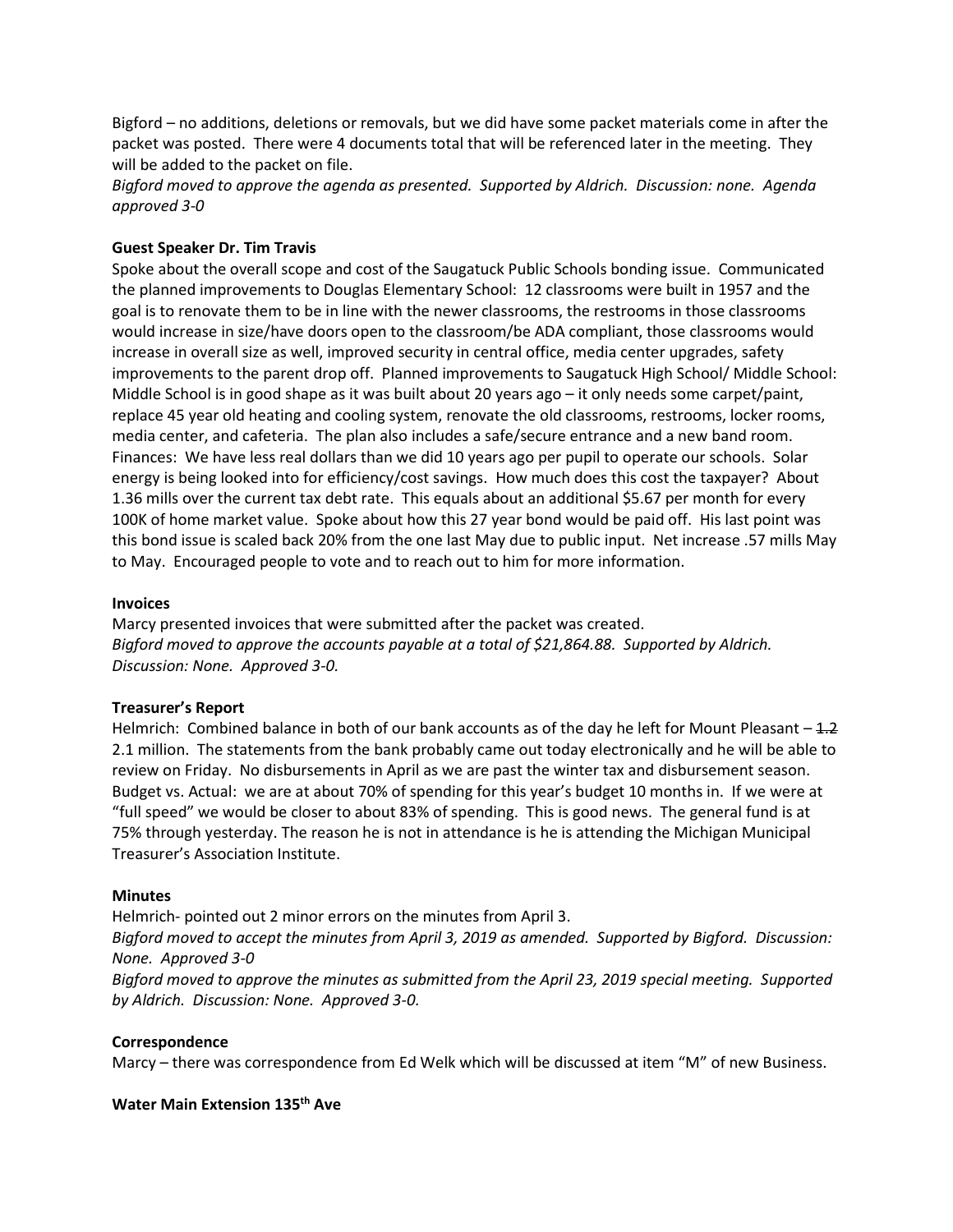Marcy- The fire department, for fire protection requirements, requires an 8" main extending a public water main on 135<sup>th</sup> Ave. It is our understanding the developer of parcel 20-003-049-01 is willing to install an 8" main. For future development purposes, the Township prefers a 12" main for additional capacity, and the developer is willing to install the 12" main as long as the township agrees to pay the difference between the 8" and the 12" mains. According to Prein and Newhof, that difference should be around \$22,700 per the March 7, 2019 letter from Prein and Newhof, Dana Burd. The agreement will require the Township to reimburse the developer up to \$22,700 from the water project fund to cover the difference between the cost of the 8" and the 12" mains. Fire Chief Greg Janik: water main is required to be extended to the development. Developer was willing to put in the 8" main it made economic sense to increase it to a 12" because of the future well and water main that would come down require a 12". Strongly encourages the board to go forward and approve this. Wants to move this project forward. The engineer recommends it, the Fire Department is in support of this, Mrs. Dean supported it – there is a letter on file from Natalie and this reinforces that everyone is on the same page. The developer will be able to get his permits as long as he installs the main prior to construction which is required. Helmrich- is there a time frame on installation? Janik - has heard that it will take 4-5 weeks to engineer it; they have to submit it to DEQ to get permits in place – so the sooner the better so we don't hold this up. So I can't answer your question directly. Helmrich – this could be an expenditure in our next fiscal year. Dana Burd township engineer – my letter speaks for itself. Put in the correct size so you do not have to come back and change it later. Janik - you will have, at some point to increase the 8" main under Blue Star – this will be at the township's expense. *Bigford moved to direct the township's attorney to draw up a memorandum of understanding between the township and the developer and authorize the clerk to sign it for an amount not to exceed \$22,700.00, which is the difference between the 8" and 12" pipe. That \$22,700.00 will be at the township's expense. Supported by Aldrich. Discussion: None. Approved 3-0*

### **Appointment of Bill Rowe through June 30, 2019 Zoning Board of Appeals**

Helmrich- Bill came to us a few weeks back. Traditionally, the seat that he holds on the ZBA has always run concurrently with the seat that he holds on the Planning Commission. It was discovered that his ZBA seat had expired. The ZBA meets tomorrow. It is a critical meeting with a full agenda. It is important for all members to be there. Nick Curcio, our attorney will be there. We need to appoint Bill through June 30, 2019. Bigford – has an email from Chris Roerig appointing Bill Rowe to the PC and the ZBA. We do need that appointment from the supervisor. We just need to approve it. *Bigford moved to approve Supervisor Roerig's appointment of Bill Rowe to the Zoning Board of Appeals through June 30, 2019. Supported by Aldrich. Discussion: None. Approved 3-0*

### **Open seat on the Planning Commission**

Bigford – I did speak with Bill Rowe before the meeting and Helmrich did receive an email to be shared with the board from Bill Rowe. There were potentially going to be vacant seats on the PC and ZBA as Bill Rowe was considering stepping down. He is now, per the email and conversation, reconsidering being considered to continue in those seats. So there may not be any vacancies. He will be prepared to let us know before our June meeting and his term will not be up until June 30, 2019. Helmrich – reinterred reiterated what Bigford said. Notice an opening if needed and post it for other to apply. It could be an agenda item in June. Marcy – do we do that even if there is not a vacancy/if Bill decides to continue? Helmrich – we can wait to hear what he is thinking before we notice it. Bill will let us know in a few days.

# **Temporary Office hour reduction**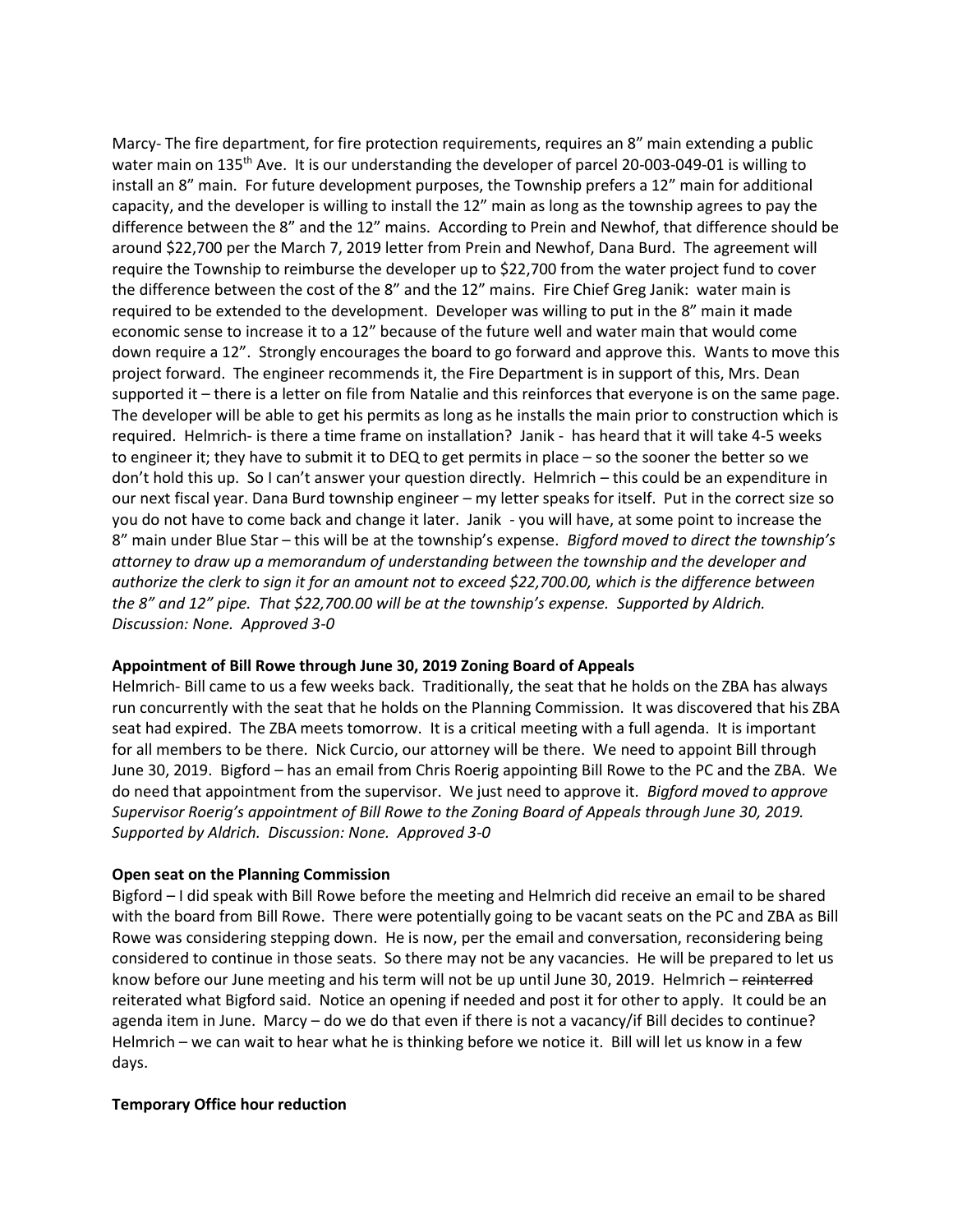Aldrich – lots of townships are closed sometimes, a day, a half day in order to get work done without interruptions. Because of being short staffed, is wondering if we should consider being closed to the public 1 day or a half day a week. Spoke with Babinski today. Her busy day is Wednesday. Marcy- We have looked at many other townships. There are few that are open to the public 5 days a week. We are not talking about a day off for the staff. It would be a day that the staff would report and get their work done. Agrees that we should close one day to the public as a temporary plan – for 8 weeks. Aldrich – this cannot happen before the election. Bigford- the hours to come in and vote were published as 8am-4pm Mon-Fri. Would phones be answered? Would emails be answered? Marcy: suggests phones should not be answered. Helmrich- our phone system can be adjusted so that the voice mail comes on quicker and directs people to the proper person. Did an analysis – will send it out if wanted. Most townships do not have 40hr a week office hours. Does think that modifying office hours is a good idea as we need to focus on open staffing positions, the budget and the audit. Supports this. Aldrich – it would be nice to decide tonight so we can give notice. Helmrich- Wednesdays are challenging days. Catherine Dristas- approached the podium – she is on the ZBA. Asked the board to consider having someone available for emergency issues. *Aldrich moved to close the offices to the public all day Wednesdays beginning May 8 until we revisit this in 8 weeks. Supported by Marcy. Discussion: None. Approved 3-0.*

## **Open Township Supervisor Seat as of May 3, 2019**

Marcy – we need to move forward with this as we only have 45 days to fill this position. Bigfordsuggests to open this up to applicants on May 4 and publish it in the newspaper and open it up to applicants until the position is filled. Helmrich – we need to place an ad in the Commercial Record. We would like to make this appointment at the June meeting. Bigford – an appointment at the June meeting would be best case scenario; if we have qualified applicants. *Bigford moved to open up the the township supervisor seat for applicants May 4, 2019 and publish it in the Commercial Record. Supported by Aldrich. Discussion: None. Approved 3-0.* 

### **Saugatuck Township Representative – Kalamazoo Lake Sewer and Water Board**

Marcy – Trustee Roerig was formerly the representative on this board. Bigford – that seat will be open after May 3 as well. Aldrich – I have been attending the meetings. You really do need a representative with some technical experience. Wants applications from the public. Helmrich – let's combine that in the ad we run next week. Stacey should attend in the meantime. *Aldrich moved to open up the process of appointing someone to the Kal Lake board and advertise it in the Commercial Record. Supported by Marcy. Discussion: Bigford – you did not say when to open it up. Aldrich –May 4. Approved 3-0.*

### **Frank Walsh Proposal, MTS proposal, Zoning Work proposals**

Helmrich – items g-i are related. We just accepted the resignation of our zoning administrator last week. We had some proposals on the table from back in December when we had an opening for Manager and Zoning Administrator. We were able to revisit these. And some other opportunities arose. Summarized the Frank Walsh proposal, Williams and Works proposal, and the Aligned planning proposal. I do not think we are in a position tonight to vote on them. One is per hour- one is a flat fee. We need to look at dollar amounts and hours spent. We need to be able to address this in an intelligent way. Expected questions and issues around the proposals to arise from today's meeting. Note: as of Friday this week we will have the Supervisor off payroll, the Zoning Administrator/Manager off payroll and the assessor off payroll. Did an estimate on the impact that this would have. From next Monday to the end of the fiscal year it would be approximately 30K from these 3 positions that we could spend. We may need some of it if we appoint/hire someone sooner. Marcy/Helmrich- discussion/questions on Williams and Works proposal regarding hourly rates vs. office time. There is no way to predict how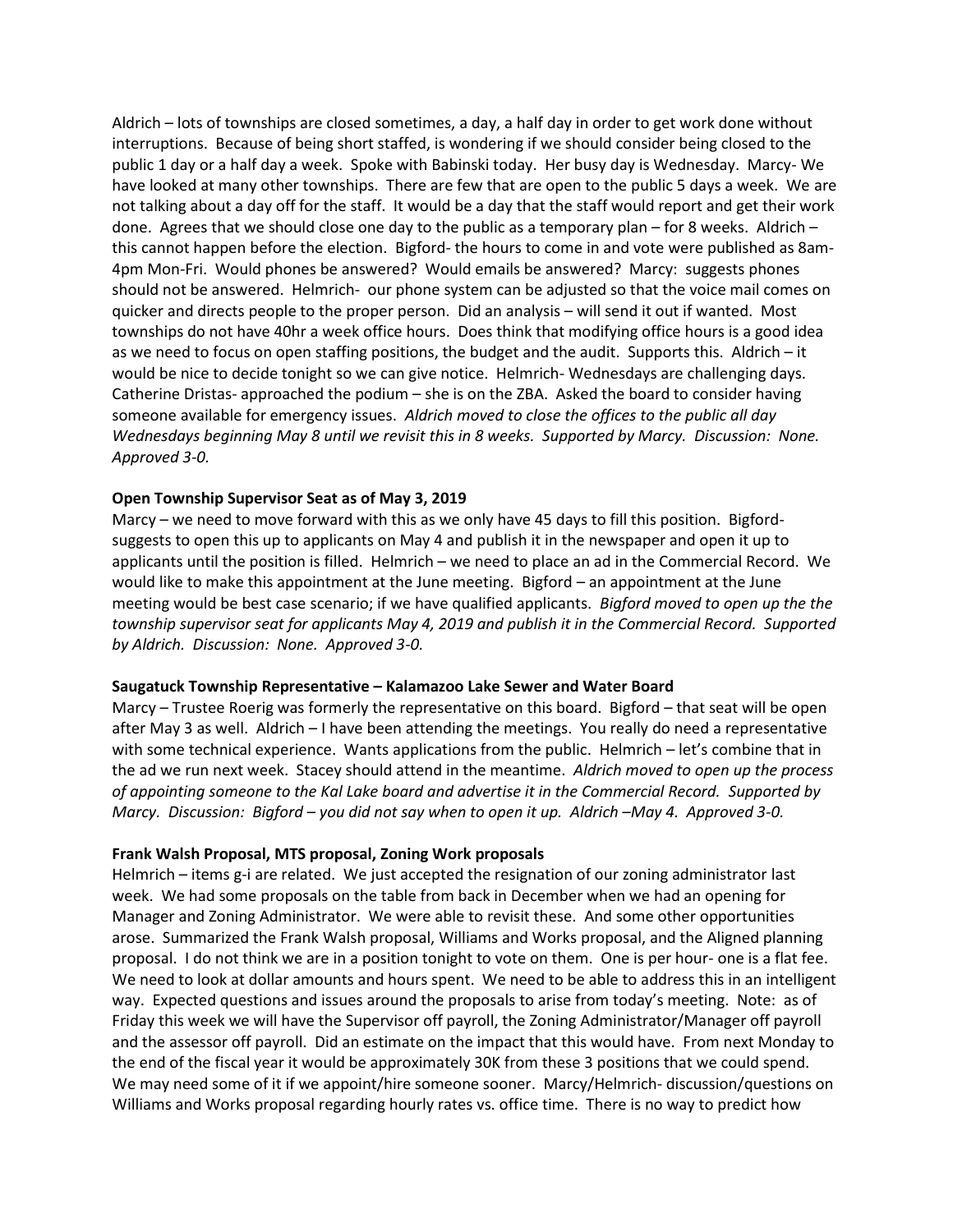many hours. They are not currently staffed enough to provide in office hours. Aligned does provide office hours. Walsh – the scope of work is so much larger than the proposal submitted in the fall. We went back with our 8 point priorities. Helmrich – we need to divide this up. We need to get back to these people. We need to negotiate. Maybe we need to make a decision on the Zoning work first. Consider looking at the Walsh proposal later. The Walsh proposal is more expensive, but perhaps he is factoring in the urgency of the situation and how much work that will entail. Helmrich – thinks we have the authority to put someone in place for temporary zoning work, but will look into if we need to have a special meeting to authorize. Bigford – getting zoning work covered is priority, we just received these proposals we need to analyze these proposals and get our questions answered. Not sure if a special meeting is needed or not to authorize. Aldrich – isn't there some emergency way to get someone in to do the zoning work and approve it later at a meeting? Marcy – we probably can't sign a contract. We are working around the clock to fill the vacancies. Aldrich – hoping by this week we can get someone in here. Bigford – when you say getting someone in here you mean zoning? Aldrich – yes Marcy – table and work on reviewing proposals and make a decision. Helmrich – we can use MTS in the future, but things are working ok for now. Table items g,h and I under new business for now.

### **Special Meeting in May for Budget Discussion**

Helmrich – we need to vote to approve our budget for the 2020 fiscal year that starts on July 1<sup>st</sup> in early June. We need to have a special public budget meeting as well. Suggests a budget discussion meeting in May. Our auditor may be helpful with this. Natalie was quite a way down the path with a proposed budget for next year. He has access to all of that material. He threw out the dates May 17, 20 and 22. Suggests a day meeting as we may need access to information in the office. It should be a 2-3 hour meeting. This is not the annual public budget meeting. This is a special meeting to discuss the budget. We will work out a date and post it. Bigford – it was Roerig's understanding that the budget is 90% far along.

### **Adopt Rezoning Recommendation for 2846 Hercules Drive**

Marcy –It is my understanding that the Planning Commission has approved this and recommends that we go forward with this. Marcy read section one of the proposed ordinance. *Bigford moved to approve the recommendation from the Planning Commission to rezone the property at 2846 Hercules Drive from C-3 to I-1. Supported by Aldrich. Discussion: none. Roll call vote: all vote yes. Ordinance passes 3-0.*

### **Board of Review – Seeking applications**

Bigford – the tax board of review needs 3 members on that board. There are only 2 right now. Sherry Mason asked me to recognize Don Maeder for his many years of service on that board. We can open this up for applicants and publish that. There is one interested applicant already that Sherry Mason recommends. Does not know if there is a sample posting. Helmrich – we should publish this separately from the other postings. *Marcy moved to approve publishing this separately from the others in the Commercial Record on May 4<sup>th</sup>. Supported by Aldrich. Discussion: Bigford – by "this" you mean the open seat on the Board of Review? Marcy – yes. Approved 3-0*

### **Emergency Access to Lakeshore Drive**

Marcy read letter from Ed Welk that was part of the packet. Dana Burd – read his proposal that was part of the packet. We were previously authorized for 6K for consulting on this project. They have used just over 5K of that so there is some funding for some additional meetings. This issue has been around for 30 years. Aldrich – are easements difficult to get? Burd – you can usually work with people to get them to see the benefit, but there is no guarantee. There seems to be public support for this. Aldrich: would this be a road or a bike path? How big for an emergency vehicle to get through? Burd – it would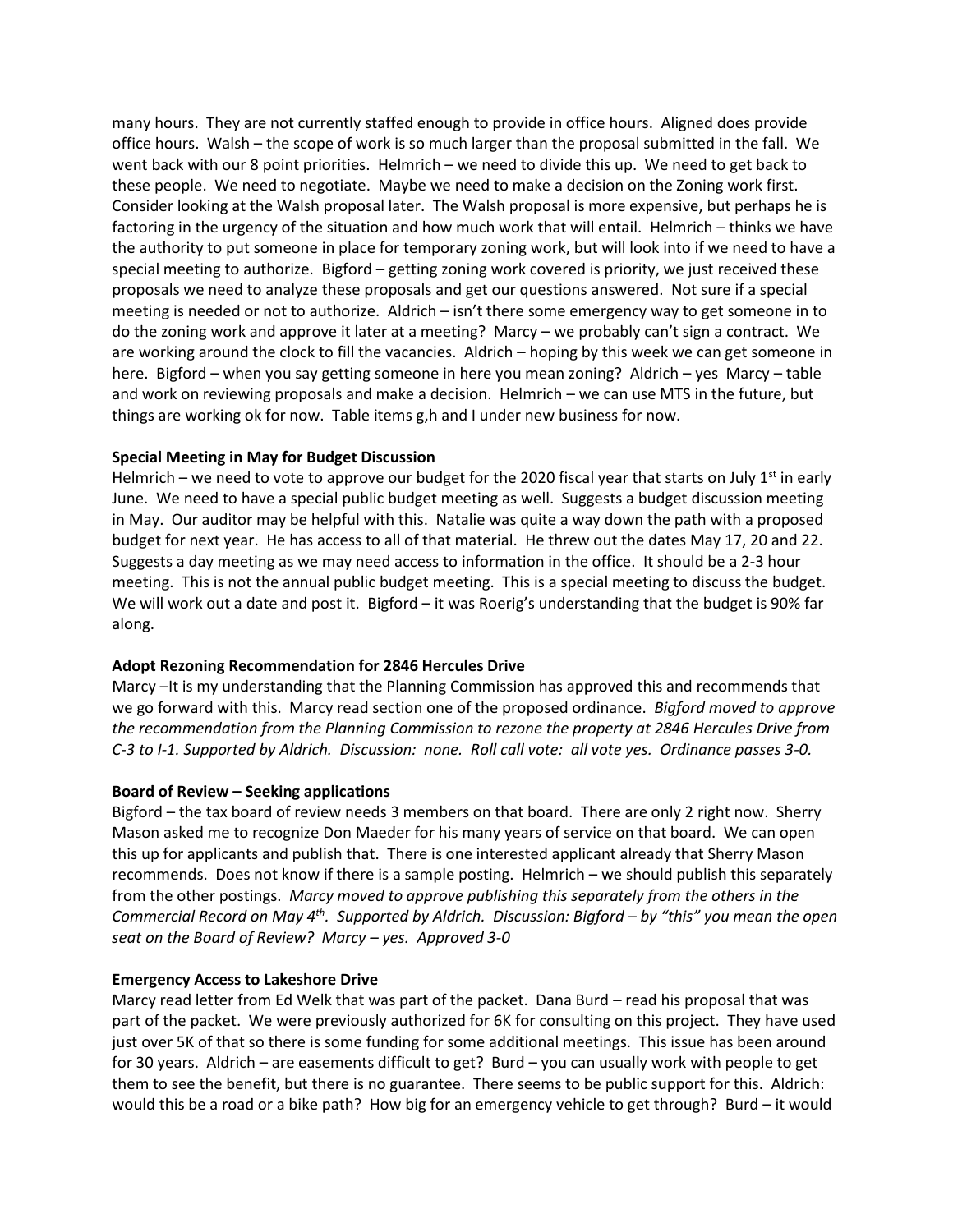have to meet IFC requirements – 20ft of driving surface? Janik – here is what we had in mind: a very low impact two track, gated or chained, 12 feet wide. We don't need 20ft. Recommends considering a lower impact option. It would be chained and only the fire department would have the key. What he heard at the meeting was support for a low impact emergency drive. Encourages us to involve the fire department. Burd – it is easier to get one person up to speed before a committee is formed. Marcy – we are very interested in this subject and moving this forward. Bigford – Roerig did send an email regarding agenda items for today and said: The board should decide whether they want to pursue this, and then have Township Engineer Dana Burd work with a committee to investigate the potential options. Brenda and one of our STFD representatives should lead that committee, in my opinion. Marcy and Aldrich and possibly Bill Rowe will meet with Dana Burd and then form a committee.

## **Planning Commission**

April 22 meeting was significant. The first item was the first rezoning for medical marijuana growth facilities in the township it was passed 7-0. The second item also requested rezoning to C-3 for the property right across the street from Burger King. This was denied by a 7-0 vote as the applicant was not specific enough. There was a site plan application for the Bigby Coffee proposed to go into the parking lot area at Spectators. The site plan was passed unanimously, but is pending, needing a new survey. There was one more site plan application for the property next to the former Blue Star Nursery that is an artist's studio. They want to upgrade it to a retail space and add bathrooms. This was passed 7-0. The may PC meeting will be held on June  $3^{rd}$  due to Memorial Day.

## **Road Commission**

Marcy – is working with 3 different groups of people on paving issues. Is also working with Craig Atwood at Allegan County.

### **Interurban**

Aldrich read Babinski's update that was part of the packet.

# **Fire Board**

Aldrich - total incident response calls as of April 29, 2019 = 264, a 3% increase. Response times down slightly at 5 min. Friday is the day of the week with the largest call incident volume. Fire Board is going to be revisiting the International Fire Code with the 2018 book as there are marijuana guidelines in that version.

### **Parks Commission**

Jim Searing – has met with Natalie on the Budget. Would like to make sure that what he talked to her about is in the budget. Riverbluff bids- talked with Dana and he expects some bids by the  $7<sup>th</sup>$  of May. Hopefully we can then go forward with the replacement of that bridge. The sidewalk at the church – hopes to meet with them in May and make a plan and get their approval to go forward with that sidewalk that would connect Old Allegan Road to Maple Street.

### **Open Board Report**

Marcy – the pre audit checklist has been provided to all for audit prep.

Aldrich – Assessor search – Brenda and I are on the committee to interview and make recommendations for a new assessor. There were 3 interviews with Sherry Mason and Natalie Dean prior to this new committee. We have 90 days to hire an assessor. Sherry will assist in finding the best candidate for our needs.